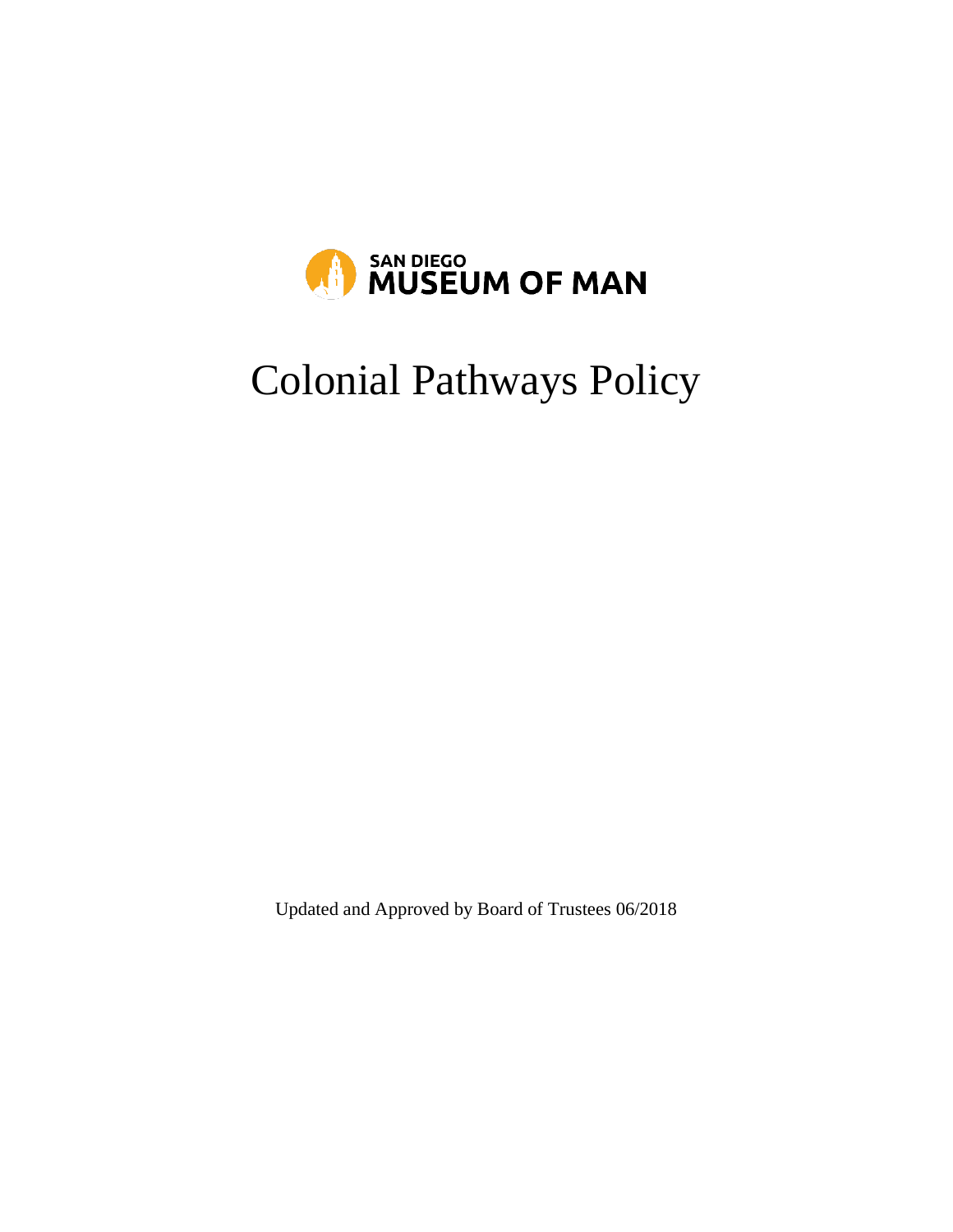# **Table of Contents**

| 1. | Why is this policy focused on cultural resource practices and not exhibits, programs, |
|----|---------------------------------------------------------------------------------------|
| 2. |                                                                                       |
| 3. | How many of the Museum's cultural resources will be impacted by this policy?7         |
| 4. |                                                                                       |
| 5. | Does an Indigenous community need to provide a reason for requesting a belonging      |
| 6. | What is an example of how an Indigenous community's need for cultural resources       |
| 7. |                                                                                       |
| 8. |                                                                                       |
| 9. | What does it look like when a museum has few or no cultural resources?                |
|    | 10. How much will this policy cost the Museum? Who bears these costs?9                |
|    |                                                                                       |
|    | 12. What does it mean to "prioritize Indigenous knowledge and decisions?" 9           |
|    | 13. Were all cultural resources dating from periods of expedition and exploration     |
|    | 14. Does this policy apply to cultural resources from outside the United States? 10   |
|    | 15. What about cultural resources from non-Indigenous communities?10                  |
|    |                                                                                       |
|    |                                                                                       |
|    | 18. Are we too far out on this issue? Have other museums adopted similar policies? 11 |
|    |                                                                                       |
|    |                                                                                       |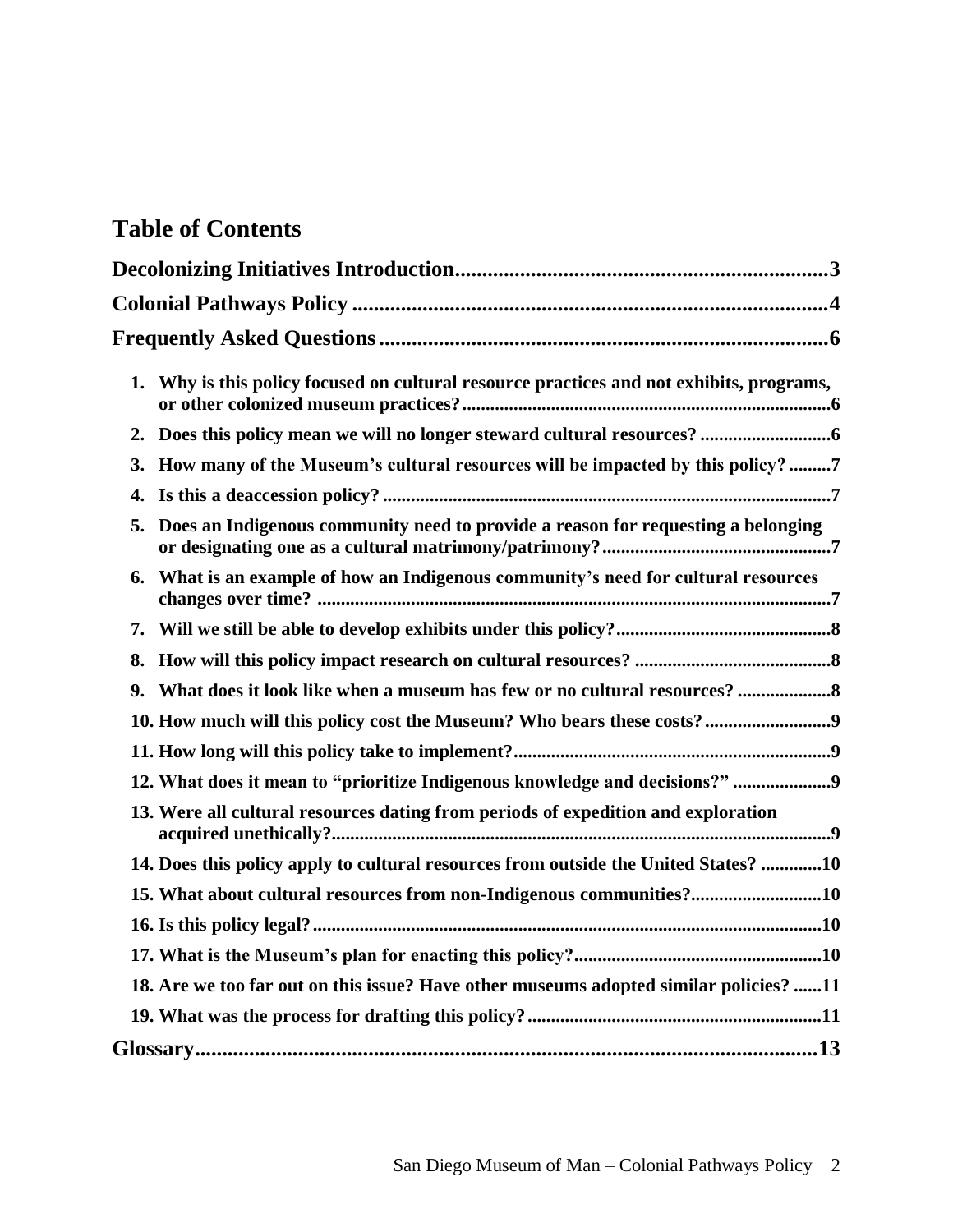# **DECOLONIZING INTIATIVES INTRODUCTION**

The San Diego Museum of Man (SDMoM/The Museum) is decolonizing its practices in line with our vision of becoming a place where people learn from each other and equip themselves to build better communities.

For the greater part of our history, SDMoM harmed Indigenous communities by participating in the extraction of their belongings, cultural practices, and bodies in service to the Museum's goals of preservation and education. These communities include the Kumeyaay Nation, on whose homeland the Museum is situated; the Luiseño, "Mountain" Cahuilla, and Cupeño peoples, parts of whose traditional lands fall within San Diego County; more than 150 Native American communities in the United States; and many more Indigenous communities around the world.

Understanding the full impact of colonization is ongoing work that requires ongoing reflection and truth-telling. SDMoM seeks to inspire human connections by exploring the human experience and recognizes that this can only authentically occur in a context of truthfulness and transparency about the ways that it participated in colonization.

Specifically:

- We recognize that our museum contributed to structures of racism through its presentations of race and ethnicity stemming from prevalent ideas and practices in biological and cultural anthropology during our first one hundred years.
- We recognize that we participated in the erasure of histories of genocide perpetrated against many Indigenous communities by not naming these histories in relation to the bodies and belongings we collected and hold today.
- We recognize that, in many cases, our organization has acquired the bodies and belongings of Indigenous people, in the United States and globally, in ways that were legal but not just or equitable.
- And we recognize that we rarely included Indigenous voice and perspectives in relation to decisions made about, and the presentation of, their ancestors and belongings.

Decolonization is a term that describes our ongoing work toward undoing colonial practices in the Museum, reflection, and truth-telling. It means including Indigenous communities whose ancestors and belongings are held at the Museum in ways that prioritize their wishes.

In line with the teaching of Ho-Chunk scholar, Amy Lonetree, a decolonizing SDMoM will:

- Bring Indigenous perspective and voice into decision-making at all levels of the organization through staff and board appointments, and consultation with Indigenous communities.
- Truthfully address the history and legacy of colonialism in the Museum (and beyond) in its policies, exhibits, and programs.
- Include the work and perspective of Indigenous artists, historians, anthropologists, archaeologists, and other content experts in exhibits and programs.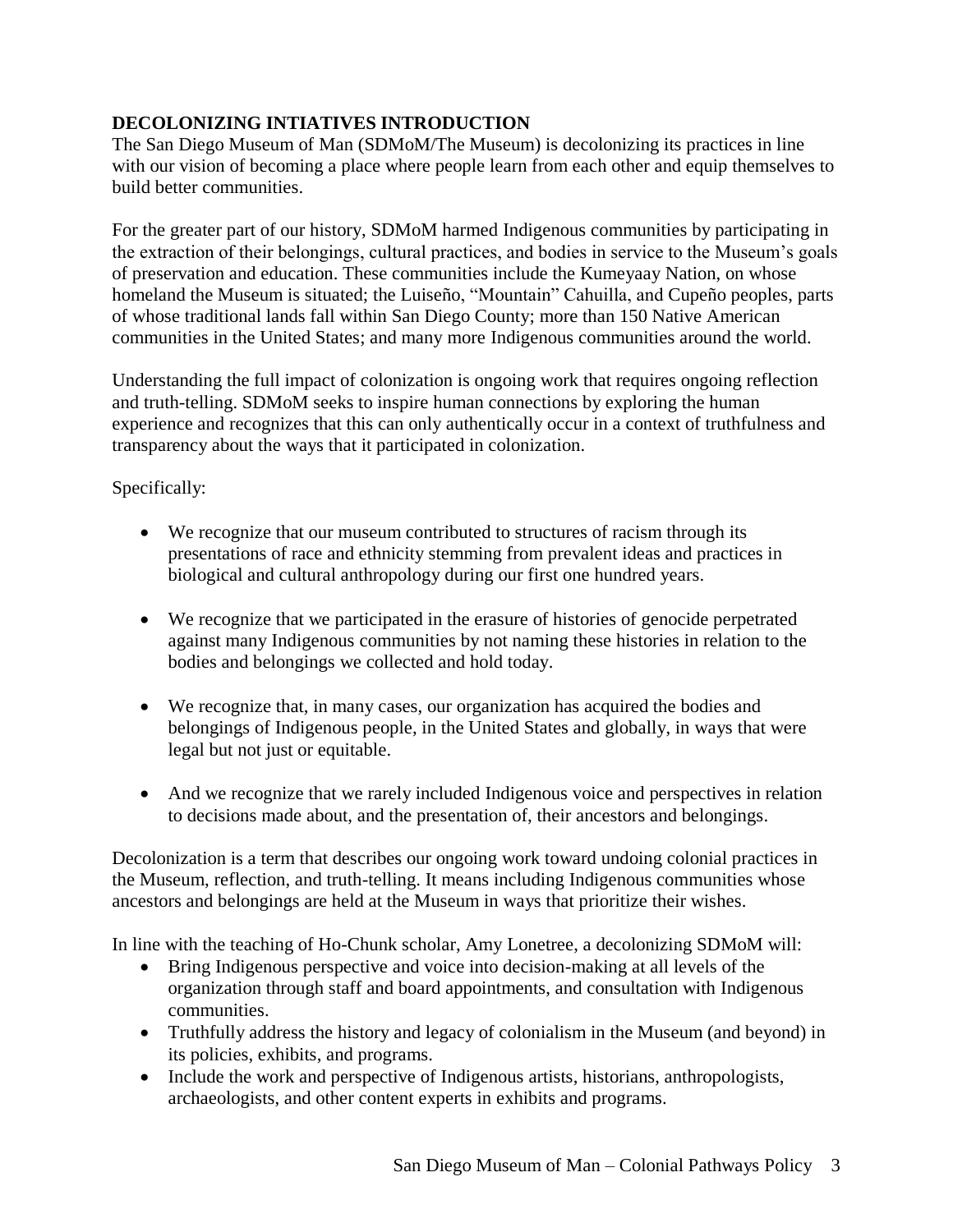# **COLONIAL PATHWAYS POLICY**

Since its founding in 1915, the San Diego Museum of Man (SDMoM/the Museum) worked to collect, preserve, and educate the public about Indigenous bodies and belongings. The intentions of hundreds of staff and researchers who worked at the Museum up to the present era were guided by a belief in the educational benefits of collecting, research, and display.

We recognize that Indigenous sovereignty and knowledge were largely ignored during the first 100 years of our history, and that new standards for ethical, equitable, and inclusive museum practice are required today and moving forward.

SDMoM has long prevented the return of cultural resources to Indigenous communities. This Colonial Pathways Policy provides a way for descendant communities to consult with the Museum and find a pathway home for their belongings.

This policy builds on an earlier policy for curating human remains, passed by SDMoM's board of trustees in January 2017. That policy applied a minimum standard of informed consent for holding human remains at the Museum. This policy applies the same standard to all Indigenous cultural resources at the Museum.

As an organization dedicated to a continuous process of decolonization, we are committed to opening and sustaining dialogues with Indigenous communities and descendants about the return of personal and/or communal belongings that left their Indigenous community through a colonial pathway.

Additionally, Indigenous communities' needs for their belongings change over time, based upon many factors related to the ongoing legacies of colonization. Therefore, any cultural resource that an Indigenous community has determined constitutes cultural matrimony/patrimony, and belongs with that community, shall be eligible for return under this policy–in line with a minimum standard of informed consent, Museum policy and procedures, and any applicable legal requirements.

The types of transactions that caused belongings to leave Indigenous communities during periods of colonization are often obscured by a lack of transparent or available documentation within acquisition records. Therefore, as part of this policy, the Museum will prioritize Indigenous knowledge and determinations in dialogues and consultations.

SDMoM will move to a practice of continuing consent for stewarding Indigenous cultural resources, which means that the Museum shall have documented agreements with Indigenous communities and/or descendants regarding the stewardship and ownership of belongings that will be held by the Museum.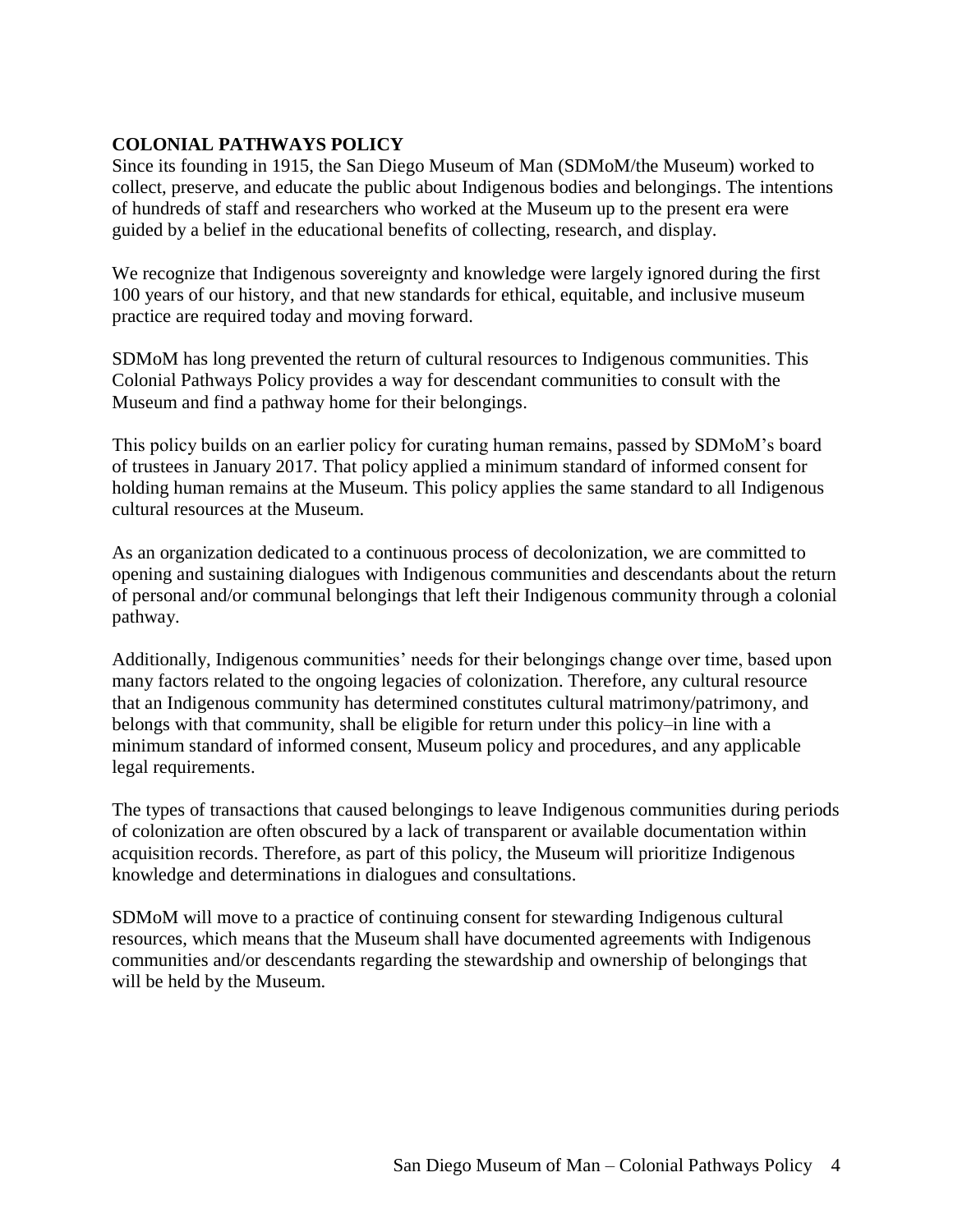Effective immediately upon passage of this policy:

SDMoM will accession and/or curate Indigenous cultural resources only in instances where it has documented consent to do so from the Indigenous community, or when it can demonstrate that the cultural resource left an Indigenous community through a decolonized pathway; and,

SDMoM will only accession and/or curate cultural resources when they can be used to tell authentic stories in support of the Museum's interpretive goals; and,

SDMoM will only serve as the steward for Indigenous cultural resources currently held at the Museum that cannot be used for interpretation at the request of a descendant community.

SDMoM will establish a process for reviewing all the Indigenous cultural resources currently held at the Museum in consultation with descendant communities to determine their preference for disposition within 6 months of approval\*. Disposition might include ongoing stewardship at the Museum, return to the community (repatriation), or any other mutually-determined outcome consistent with applicable law.

\*Due to our consultation process and community identified needs, the timeline around establishing a process for reviewing cultural resources and the colonial pathways procedures around deaccession has been extended.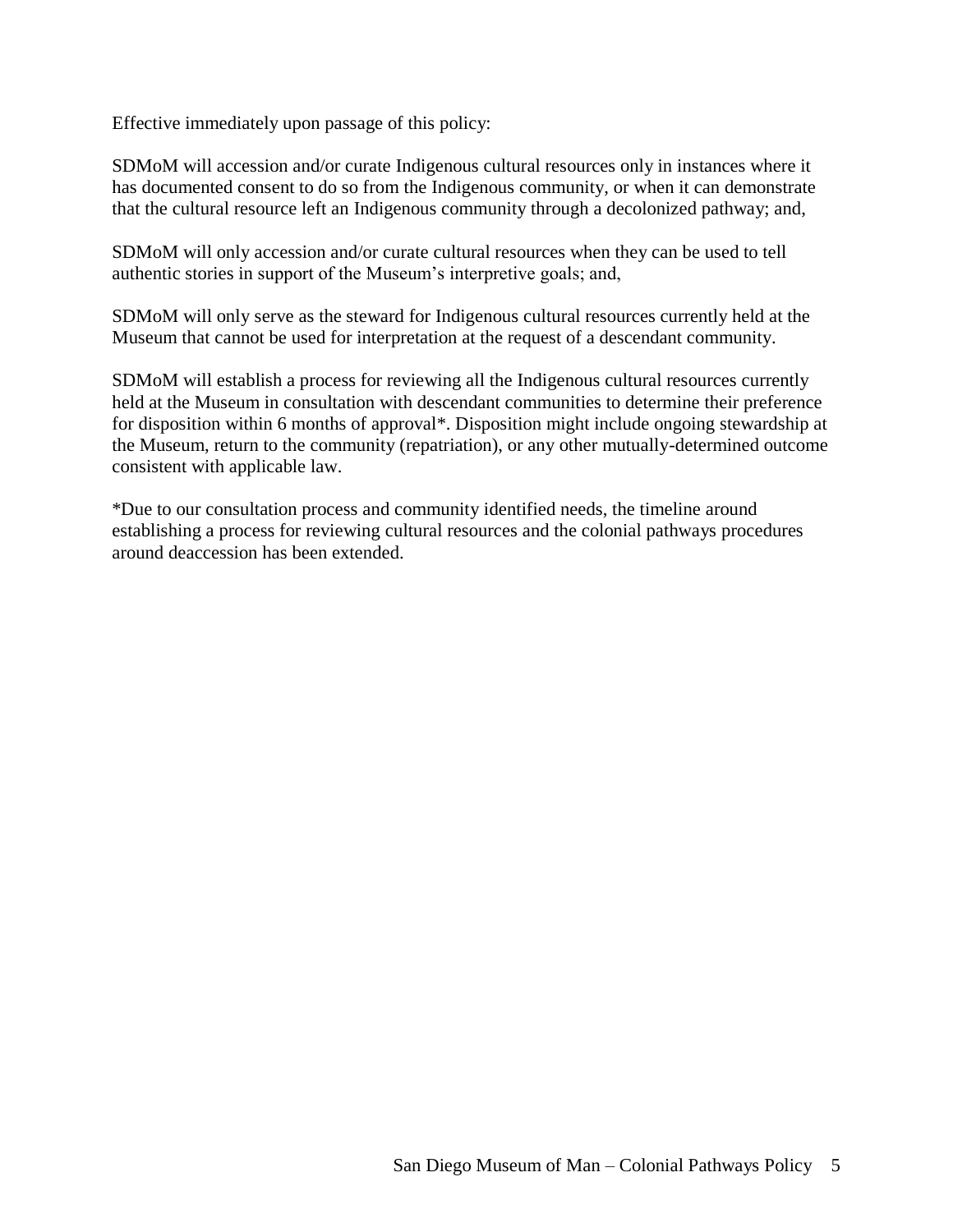# **FREQUENTLY ASKED QUESTIONS**

*1. Why is this policy focused on cultural resource practices and not exhibits, programs, or other colonized museum practices?*

We began our work in decolonization with new policies related to the ancestors' bodies, cultural resources, and belongings because Indigenous communities with which we consulted informed us that these were their priorities. We recognize that museum practices in these areas are causing great harm to Indigenous communities today.

Additionally, the strongest foundation for decolonized practices in all other areas of museum practice is the rebalancing of traditional power dynamics related to questions of sovereignty and ownership.

We chose to start with the recognition of Indigenous sovereignty and the prioritizing of Indigenous knowledge and decisions in relationship to their belongings, in order to create the conditions for genuine partnership moving forward.

Moving forward, the Decolonization Working Group will develop policies that address other areas of practice. If a future policy has material implications, it will be presented to the board of trustees for a vote.

#### *2. Does this policy mean we will no longer steward cultural resources?*

No. The Museum plans to continue stewarding cultural resources in service to its exhibits and programs.

Our goal is to transfer a collection of cultural items to the next generation of museum stewards that has clear provenance and/or documented consent from Indigenous communities. That way the Museum will be equipped to use them for educational and cultural enrichment purposes.

This policy is only focused on conversations and consultations about the cultural resources that have come into our possession through a colonial pathway, and those that Indigenous communities identify for return or other disposition.

We do not know how many of the belongings in our care will return to Indigenous communities, but we do know that we steward collections of cultural resources that will remain at the Museum because they were acquired in decolonized ways, and also because Indigenous communities or descendants have already indicated that they prefer for the Museum to continue stewarding them.

#### Two examples:

A consultation in January 2018 with the tribal council at Jamul Indian Village resulted in a request for the loan of a number of baskets to the Village for display within their own community. We expect that upon passage of this policy, that loan will become a request for transfer of ownership. The Council indicated that additionally, they would like to see several baskets from Jamul remain at the Museum for use within our Kumeyaay interpretation.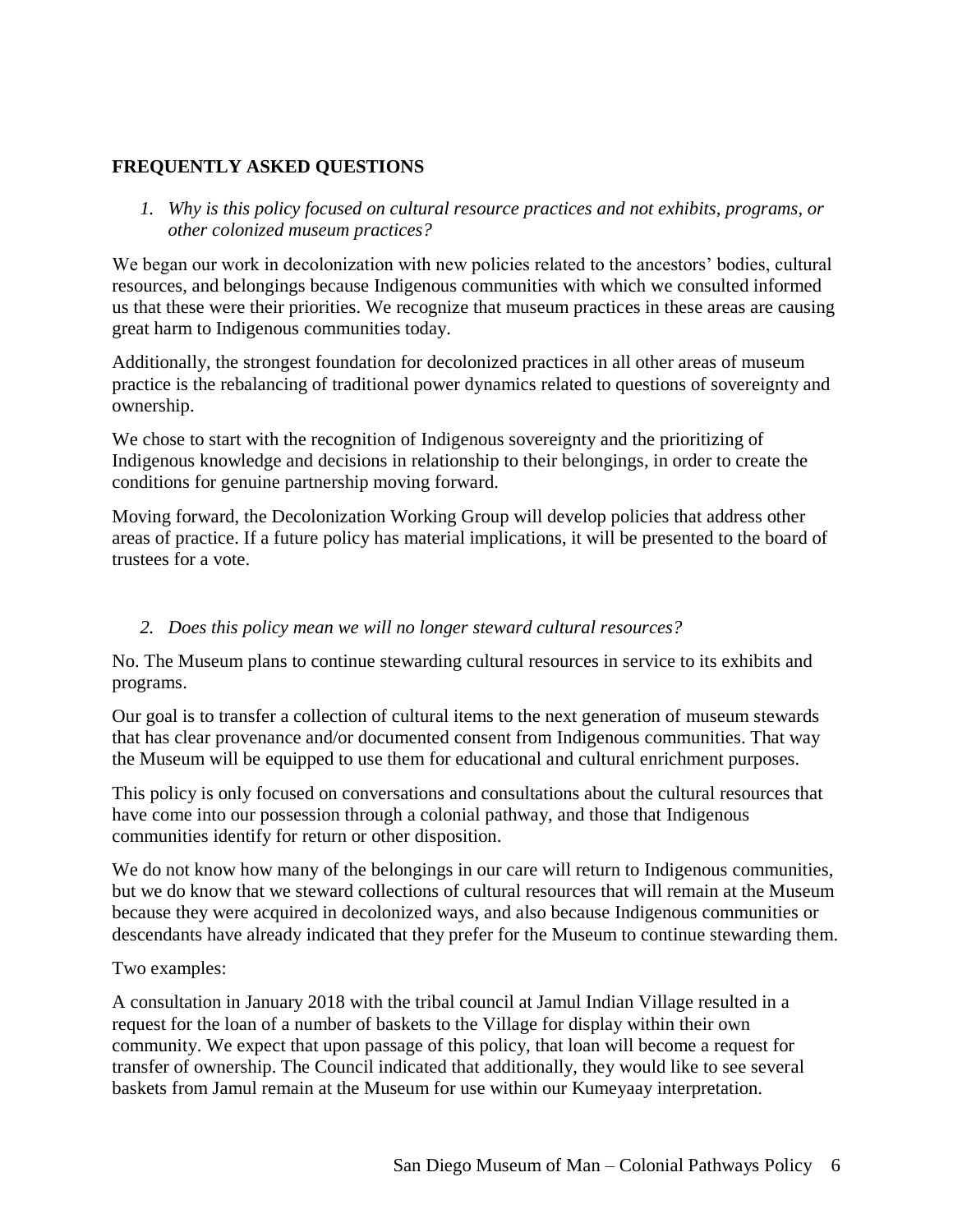A consultation in February 2018 with the Maasai Cultural Ambassador, Ole Sankale, resulted in his determination that the items we hold from the Maasai homeland should stay at the Museum.

#### *3. How many of the Museum's cultural resources will be impacted by this policy?*

We cannot determine an exact number at this time, however at least 80% of the Museum's approximately 75,000 ethnographic items, and archaeology from more than 1,000 sites, will require consultation with descendant communities. In addition, we will also be consulting around archival, audio, and photographic holdings whose content depicts or interprets Indigenous community members.

# *4. Is this a deaccession policy?*

This policy will sit within the Museum's larger Cultural Resource Management Policy in a number of areas related to the larger scope of curatorial practices including deaccessions. It will provide an additional reason for which a cultural resource could be deaccessioned, consistent with policy and law, to be returned to the Indigenous community.

#### *5. Does an Indigenous community need to provide a reason for requesting a belonging, or designating one as cultural matrimony/patrimony?*

No. We will accept an Indigenous community's determination of cultural matrimony/patrimony without requiring explanation. In the absence of competing claims, we will return requested belongings without a stated reason.

For many years, museums have set bars for approving the return of Indigenous belongings or ancestors to Indigenous communities. In many instances, museums believed they were qualified to determine whether a community need was legitimate. We hold that decolonization requires dominant culture institutions like SDMoM to let go of their presumed authority in relation to Indigenous decision-making and to recognize the authority of Indigenous communities.

#### *6. What is an example of how an Indigenous community's need for cultural resources changes over time?*

In some cases, a cultural resource entered a museum's possession in a decolonized manner, but in the time between the acquisition and today, conditions in that Indigenous community changed and there was additional cultural loss due to the impact of colonization. As a result, the Indigenous community may request the return of that cultural resource as a means to repair and revive a cultural practice or aspect of community identity.

One example is the tomol (a wooden canoe) commissioned by the Museum in 1915 from Fernando Librado, a Chumash boat-builder. Mr. Librado was paid for the tomol and that transaction was documented. Recently, a consortium of Chumash representatives asked for the tomol to be transferred to the Santa Barbara Museum of Natural History, in their territory, as an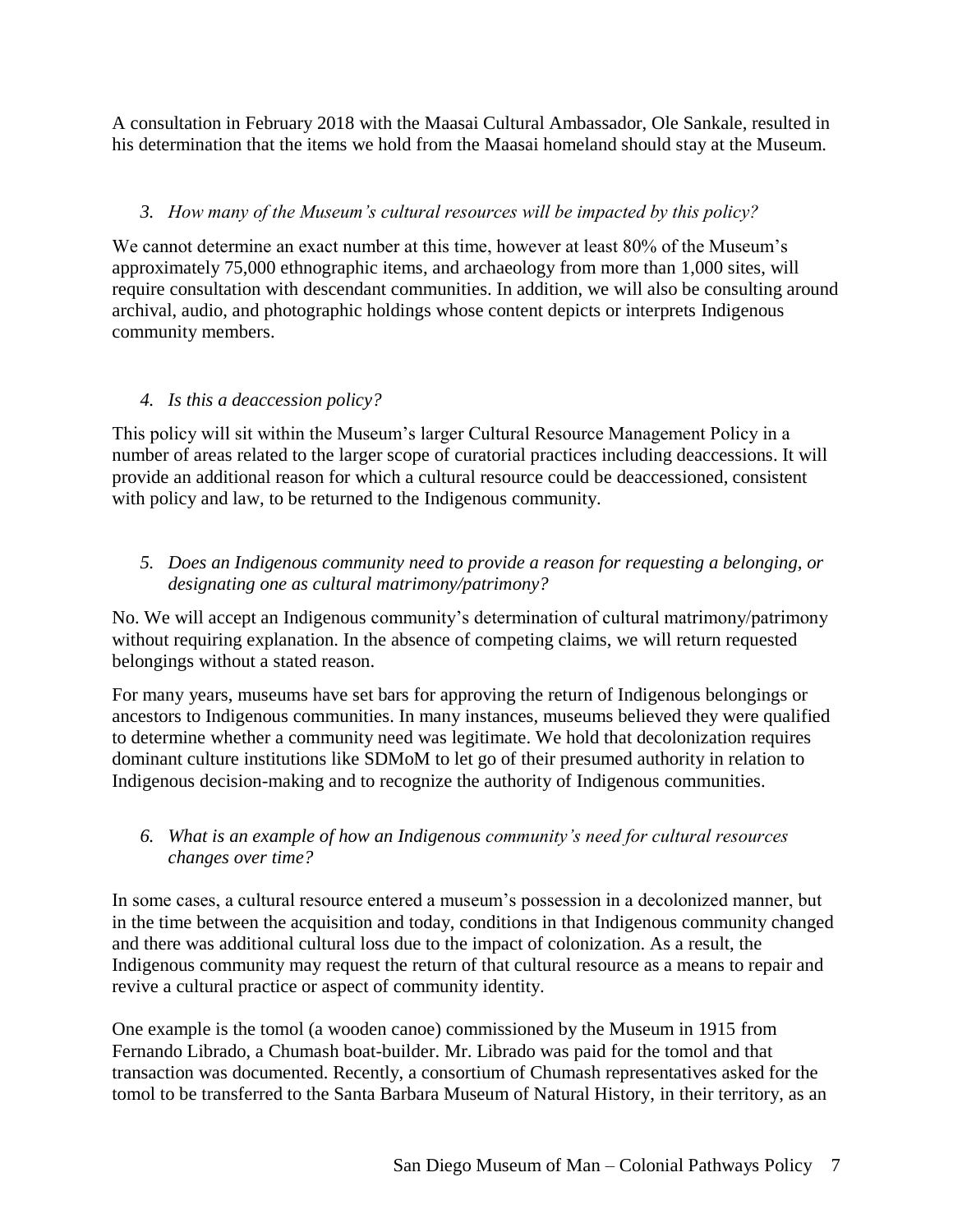interim stop on a pathway to a future Chumash museum or cultural center that they hope to build on Chumash reservation land. The practice of building tomols had died out for several decades, and this tomol will allow a burgeoning group of Chumash boat builders to learn directly from their deceased ancestors' work and will provide the community with an object of great meaning and significance. The Museum board of trustees approved the transfer in January 2018.

# *7. Will we still be able to develop exhibits under this policy?*

Yes. We believe that the consultation and consent process will ultimately result in exhibits that tell new, authentic, and nuanced stories.

This policy will create an opportunity for the exhibitions team to work with Indigenous communities in new ways to better inform the content of exhibits when an Indigenous cultural resource is involved.

Ties with Indigenous communities established through consultations under this policy will provide opportunities for collaboration. This may include the participation of Indigenous curators, the establishment of a cultural advisors committee, or loans from Indigenous communities back to the Museum.

In most cases, it will mean that the Museum will work with Indigenous community-identified individuals who will help the Museum create multifaceted exhibits.

# *8. How will this policy impact research on cultural resources?*

It is our long-term goal to accommodate all research requests that have documented consent or approval from the descendent community.

Currently, SDMoM has a research moratorium in place for all non-descendant researchers while we focus on obligations under the Native American Graves and Repatriation Act; work to gain intellectual control of cultural resources; and develop new decolonized policies.

#### *9. What does it look like when a museum has few or no cultural resources?*

SDMoM will continue to curate cultural resources in support of its interpretive goals moving forward, though the number of items that will end up stewarded at the Museum is yet to be determined.

Even if just 20% of our current holdings remained (and we anticipate the number to be greater than that), we would curate over 15,000 ethnographic items. Museums with robust exhibit programs and collections of 15,000 items or fewer include the Mingei International Museum here in Balboa Park, the Skirball Cultural Center in Los Angeles, the Fraser Museum in Louisville, and the Rubin Museum in New York.

Many museums, such as science centers, children's museums, or contemporary art spaces mount exhibits and provide educational and cultural experiences for visitors with no permanent collections of their own.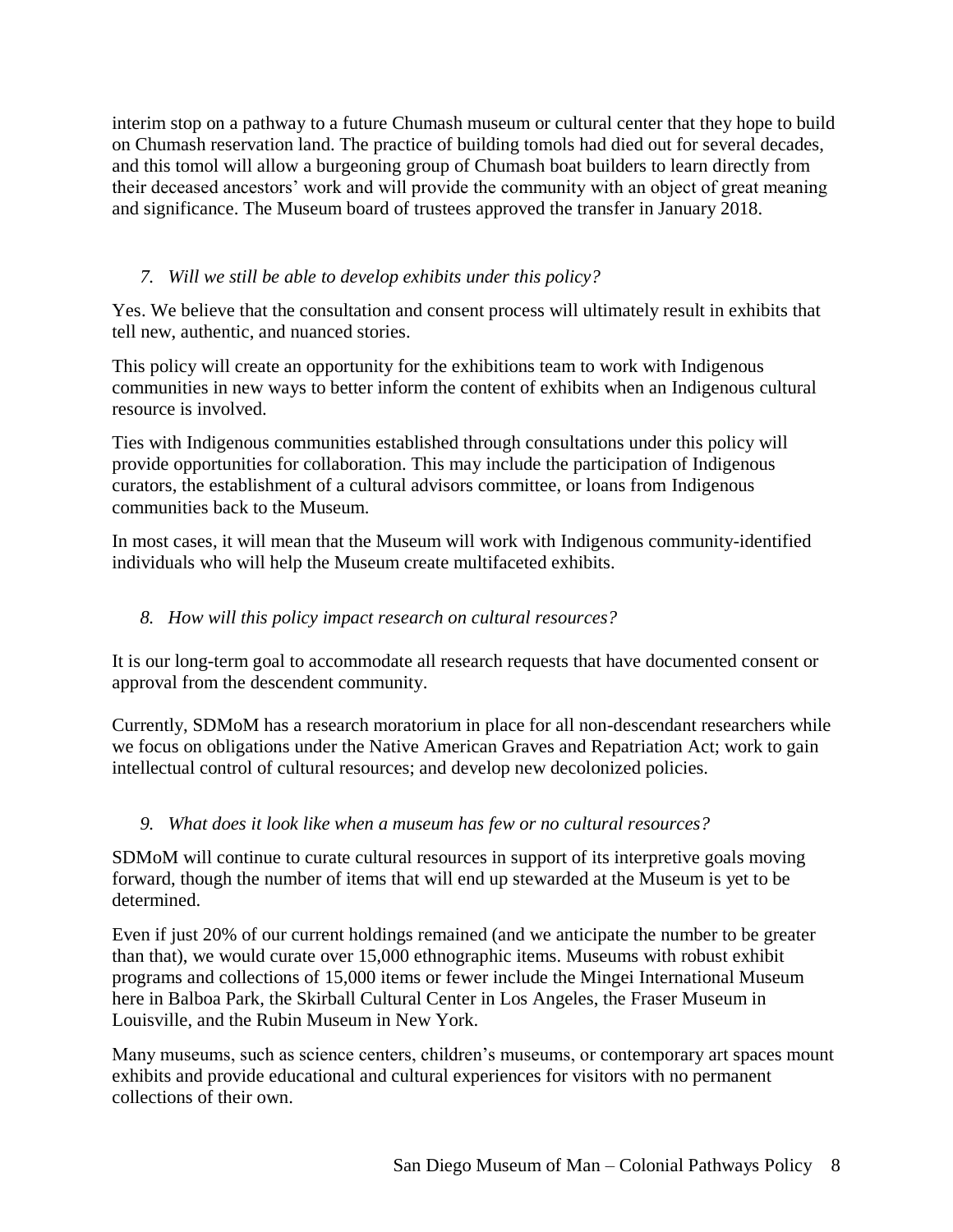When a museum lacks cultural resources, it has the option to commission or acquire new items in decolonized ways or borrow them from other aligned institutions (such as tribal museums, the Abbe Museum in Maine, the Museum of Anthropology in Vancouver, etc.).

This is already our practice and has been for years. We acquired or borrowed cultural resources for *Cannibals: Myth & Reality*, *Monsters!*, *Living with Animals*, *Ancient Egypt*, *Race: Are We So Different?*, *BEERology*, and *PostSecret*.

#### *10. How much will this policy cost the Museum? Who bears these costs?*

We do not know what the full cost will be for implementing this policy. Certainly, additional resources will be required to engage with communities and to return cultural resources. The Museum will bear the costs for consultation and for the return of belongings to the degree it is able to do so. Securing additional financial resources will allow the Museum to consult on the cultural resources in a timelier manner. Upon passage of this policy, staff will work to identify sources for funding this work as part of the Museum's broader goals for philanthropic support.

#### *11. How long will this policy take to implement?*

We do not know exactly. It will depend on the resources available to the Museum for this work. We will develop a timeline and work projections once the procedural sections are approved and we have identified sources for funding this work.

#### *12. What does it mean to "prioritize Indigenous knowledge and decisions?"*

The practice at our Museum since its founding was to privilege the knowledge and determinations of Museum staff over those of Indigenous communities when making decisions about belongings. For a century, Western scientific evidence and the determinations of non-Indigenous authorities were considered accurate, while Indigenous knowledge was only accepted conditionally or was disregarded.

This policy recognizes Indigenous sovereignty and the legitimacy of Indigenous knowledge and shared narratives, whether documented or passed through oral traditions. Indigenous knowledge is the most reliable evidence when defining the importance of cultural resources to an Indigenous community. Prioritizing Indigenous knowledge and decisions allows us to begin to correct the harm created by non-Indigenous authorities who disregarded the expertise of the Indigenous communities.

#### *13. Were all cultural resources dating from periods of expedition and exploration acquired unethically?*

There are, likely, examples of ethical acquisitions of Indigenous cultural resources during these periods, however we have not yet been able to locate an example within our collections.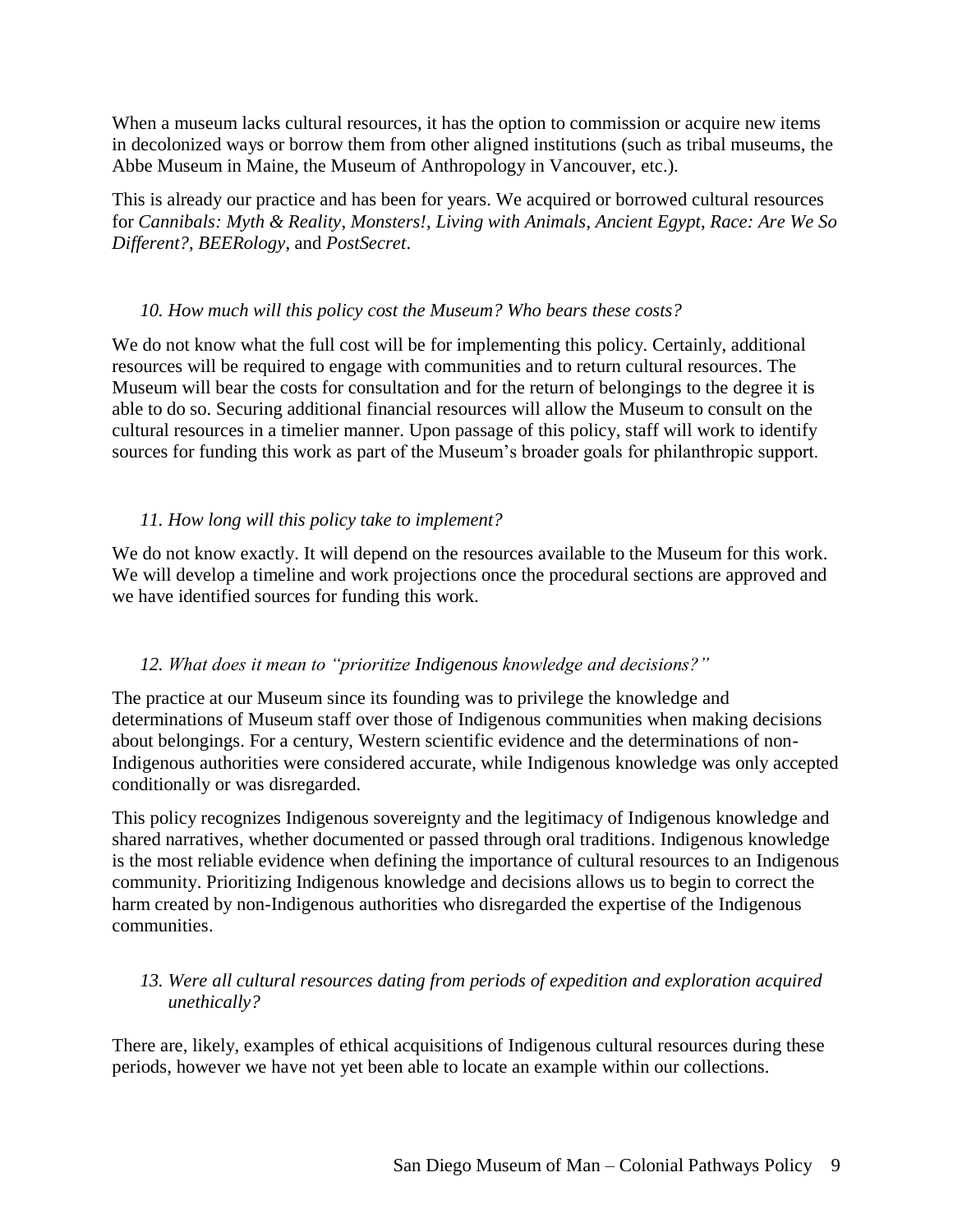However, just as museums pay close attention to questions of provenance for items coming from Europe during the late 1930s and early to mid-1940s due to the genocide that led to the extraction of Jewish belongings at that time, items that left Indigenous communities during periods of expedition and exploration require close examination and consultation with descendants for similar reasons.

#### *14. Does this policy apply to cultural resources from outside the United States?*

The policy applies to Indigenous cultural resources from all areas, however the process for consulting with international Indigenous communities is regulated by international agreements and laws. The Museum will develop procedures, in consultation with our attorneys, for consulting with, and potentially repatriating to, international Indigenous communities consistent with applicable policies and legal requirements.

# *15. What about cultural resources from non-Indigenous communities?*

The Museum will draft a subsequent policy governing requests for consultation and repatriation on cultural resources from non-Indigenous communities, internationally or domestically, using a similar approach to the one used in this policy. Ultimately, the Museum is only interested in stewarding cultural resources that are here with the consent of the descendant community.

# *16. Is this policy legal?*

Yes. This policy represents a cutting-edge response to fundamental issues associated with colonization, cultural resources, and Indigenous voices. As such, there is no existing law explicitly authorizing, prohibiting, or otherwise specifically addressing it. That said, it is important to note that the Policy (a) is not explicitly prohibited by any state or federal law; (b) furthers the mission of the Museum; and (c) is consistent with basic principles expressed in relevant curation and deaccession guidance, such as transparency, collaboration, sound planning, and ongoing ethical responsibility.

# *17. What is the Museum's plan for enacting this policy?*

Deaccession under the policy will likely begin shortly after our Native American Graves Protection and Repatriation Act (NAGPRA)-related repatriation work with our Kumeyaay neighbors and other Southern California Indigenous communities with whom we are currently in conversation. Concurrently, the Decolonization Working Group will be tasked over the following six months to a year with fully developing procedures, a work plan, and a timeline for enacting the policy. These will be vetted by attorneys at Dentons and then shared on our website.

NAGPRA will provide a framework for many aspects of our procedures, such as dissemination of information to Indigenous communities, and how to address competing claims.

#### *18. Are we too far out on this issue? Have other museums adopted similar policies?*

This policy will situate SDMoM at the forward-most edge of decolonized collections practice in the U.S. We will be pathbreakers and the procedures we develop will become a model for others.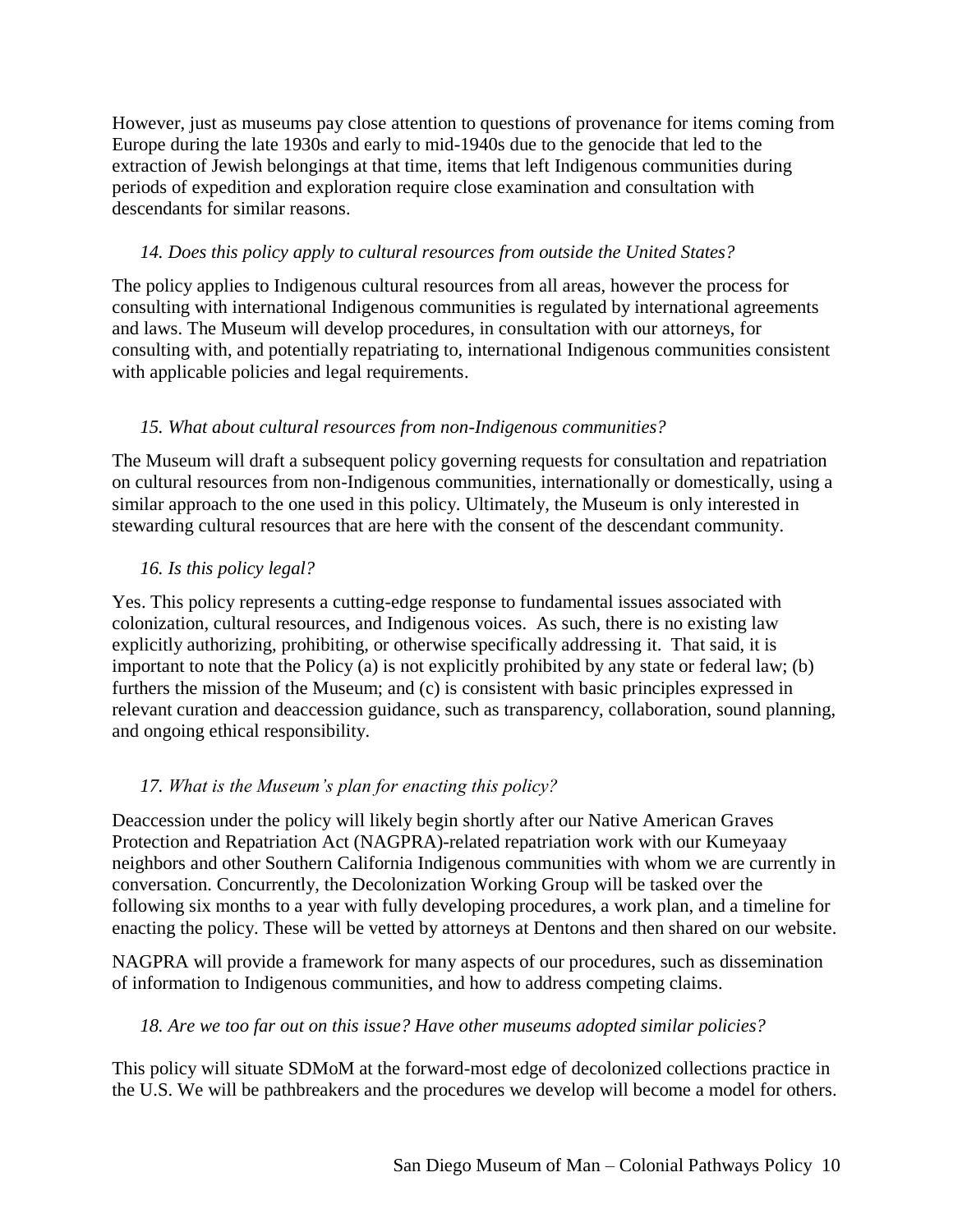The Museum joined a small group of industry leaders when the board of trustees passed the policy on curating human remains in 2017. The passage of this policy will cement SDMoM's reputation as a leading institution in the area of decolonization.

While SDMoM is on the forward edge by passing this policy, it has strong support and endorsements for this work from the presidents of the American Alliance of Museums (AAM) and the Western Museum Association (WMA). Both professional organizations have featured SDMoM staff speaking about decolonized practices at their conferences over the past 3 years, and WMA featured an SDMoM staff member in their keynote panel on decolonization at the conference in Tacoma in fall 2018.

Additionally, in 2017, the Institute of Museum of Library Services awarded SDMoM a two-year grant to support the activities required to enact this policy with the Kumeyaay Nation. Art in America featured SDMoM's decolonization work in its October 2017 issue, and Curator magazine has approached a small group of thought leaders, including SDMoM, to co-edit an entire issue on decolonization.

Many U.S. museums are working to change their policies related to Indigenous cultural resources so as to include community perspectives and preferences for stewardship. These range from the Field Museum in Chicago, to the Burke Museum in Seattle, to the National Museum of the American Indian in Washington DC, to the Abbe Museum in Bar Harbor. The Abbe Museum was the first non-tribal museum in the U.S. to adopt decolonization as its strategic priority.

The National Museum of New Zealand/Te Papa Tongarewa, is the global leader in decolonized practice. In 1992 they dissolved three historic national museums and created a single bicultural museum headed by two co-directors, one who is Maori and the other, non-Indigenous. Their collections management policy includes the return of cultural resources to Indigenous communities as one category of deaccession.

Finally, multiple protests over the past 18 months at the American Museum of Natural History and Brooklyn Museum have garnered much press as activists push those institutions to decolonize their practices. We embrace the opportunity to be a leader in areas of basic human rights, consistent with our mission, vision, and values.

#### *19. What was the process for drafting this policy?*

Museum leadership assembled a working group consisting of six trustees and seven members of staff to draft this policy. The working group met on six occasions between December 2017 and June 2018 and produced nine drafts of this policy.

The policy has been shared with legal counsel, and a tenth (final) draft was created to incorporate that feedback. That version was presented at the June 2018 board meeting where the board of trustees voted to approve the policy.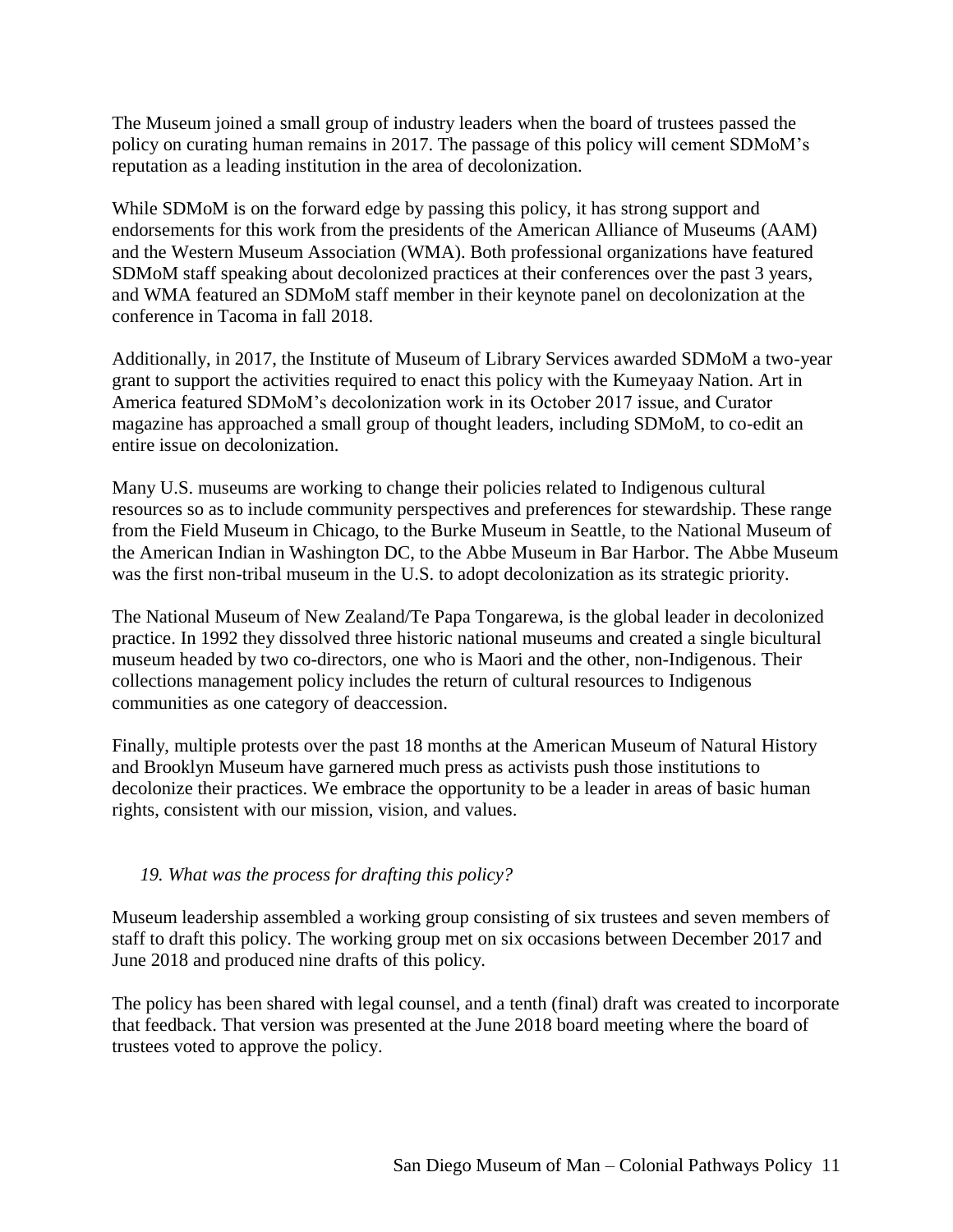Trustees: Staff: Basil Katz Ben Garcia

Mark Dillon **Emily Burgueno** Rockette Ewell Shannon Fowler Lou Murillo Kelly Hyberger Erika Katayama Ellen Waddell Brandie Macdonald Jaclyn Roessel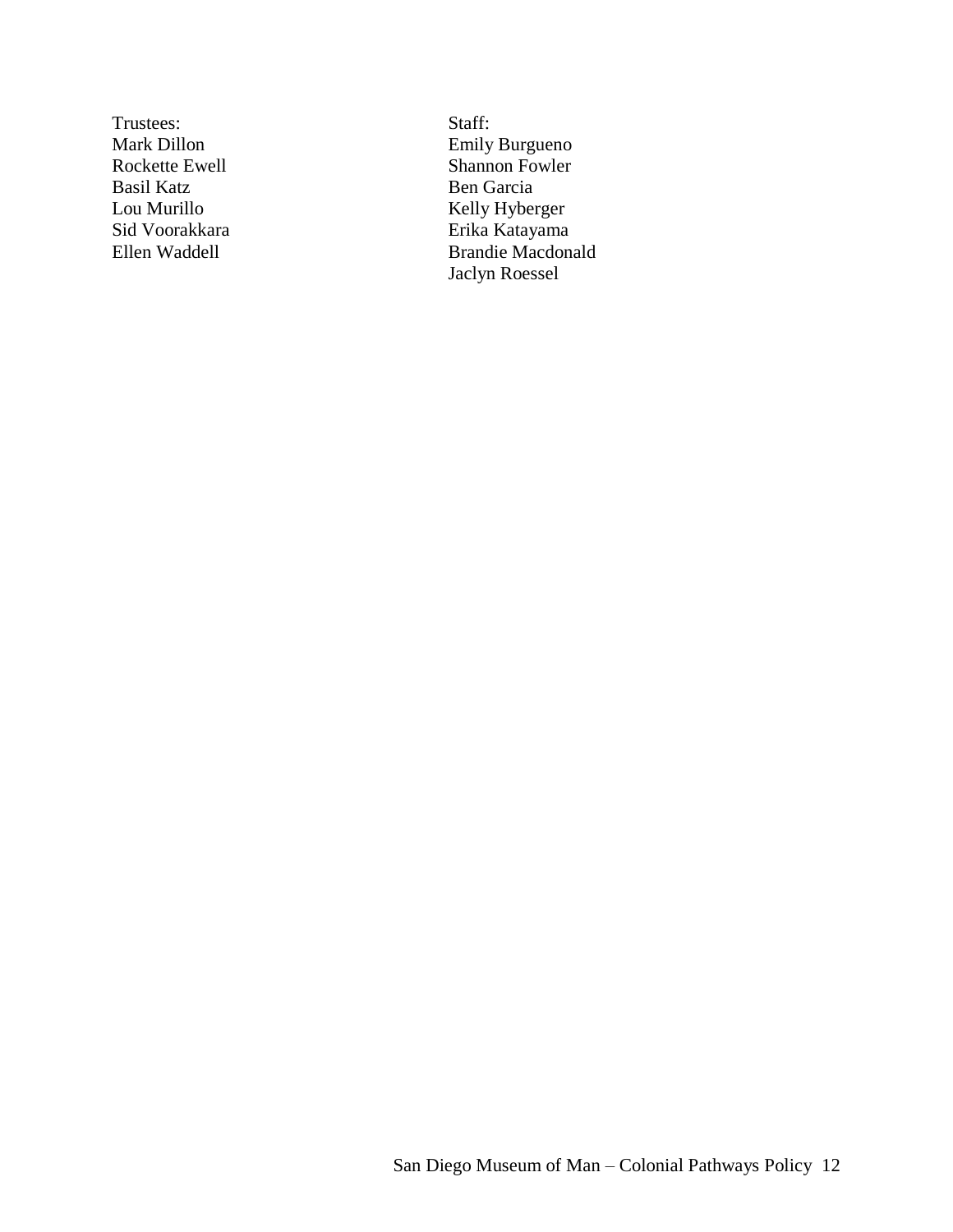# **GLOSSARY**

**Belonging**: (n) in this context, a cultural resource that left the Indigenous community via a colonial pathway and therefore remains a possession of the Indigenous community.

#### **Colonial pathways include instances where:**

- A cultural resource was acquired via an inequitable trade with a collector, trader and/or trading post, or institution. This may include but is not limited to any belonging(s) that were obtained from a member of the Indigenous community during an economic hardship, period of community unrest, armed conflict, or any period of time when cultural practices were under heavy persecution and colonization.
- A cultural resource was removed from Indigenous communities without consultation with, or consent of, community members.
- A cultural resource was removed during military activities, whether taken or purchased by the combatant.
- A cultural resource has a known provenance of having been acquired during periods of expedition, exploration, or exploitation of Indigenous communities.

**Cultural matrimony/patrimony:** items of cultural significance to an entire community, as determined by the descendant community.

**Cultural resource:** an object of significance to a community of people connected through their ancestry and heritage.

**Curate**: The most common curatorial activities covered by this policy include:

- Holding Indigenous cultural resources in our collections
- Collecting Indigenous cultural resources; accepting new cultural resources into our collection
- Deaccessioning Indigenous cultural resources
- Exhibiting Indigenous cultural resources
- Loaning Indigenous cultural resources to other institutions
- Providing access to Indigenous cultural resources for research
- Providing educational access to Indigenous cultural resources
- Providing access to Indigenous cultural resources for photography
- Providing access to Indigenous cultural resources for media and publications
- Answering requests for photographic reproductions of Indigenous cultural resources
- Storing, cataloging, documenting, and handling practices for Indigenous cultural resources
- Providing spiritual care for Indigenous cultural resources when appropriate.